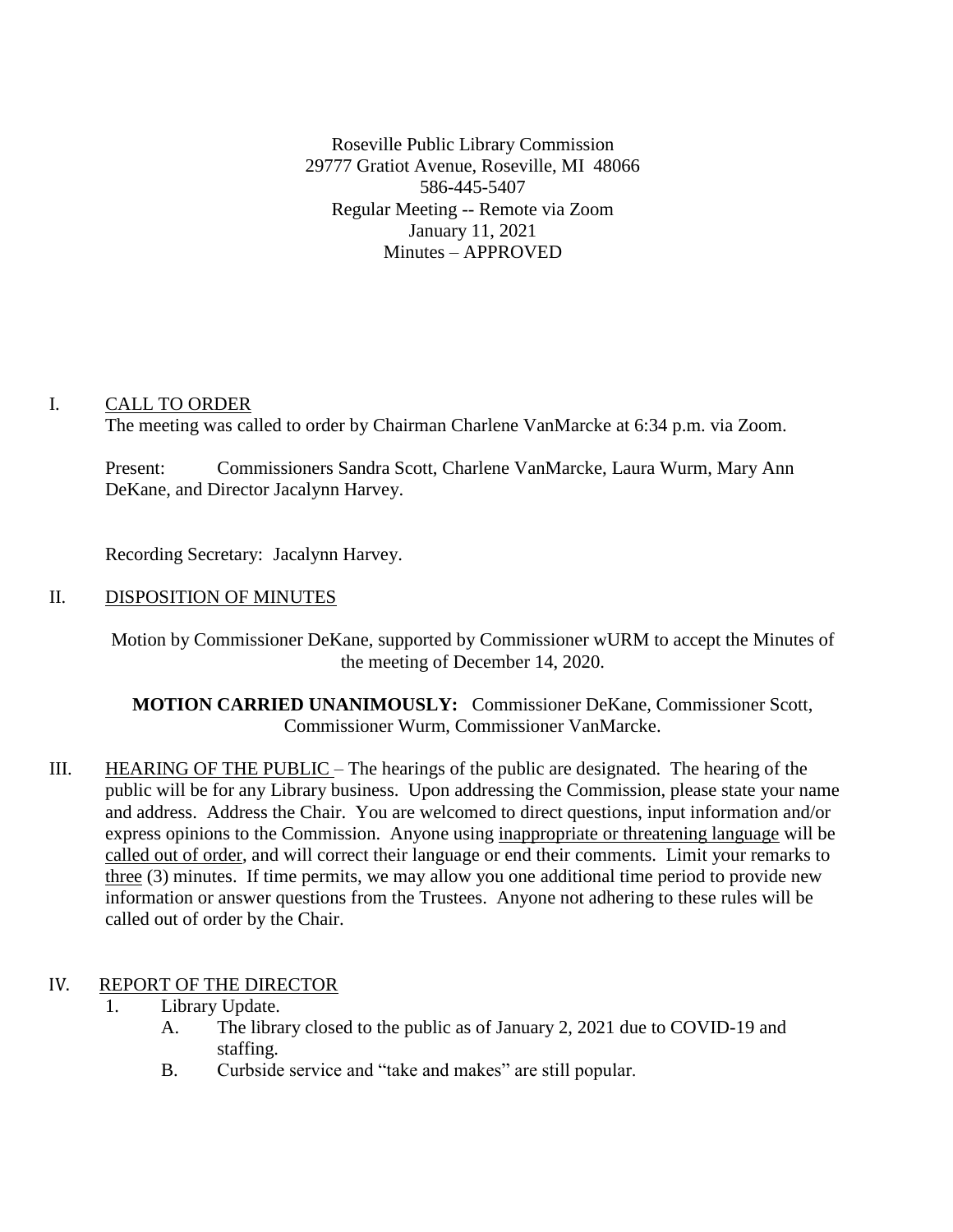## MINUTES/ROSEVILLE PUBLIC LIBRARY COMMISSION/ JANUARY 11, 2021/ REMOTE MEETING VIA ZOOM

- C. Staff is weeding and shifting shelves.
- 2. Library Programs, Services, and Collections.
	- A. Discussed virtual programs for January/February 2021.
	- B. Donations.
- 3. Library Statistics.

A. Statistics for Mango Languages is up. RBDigital Comics is not being used. OverDrive is the new owner and may end this subscription or the library may choose not to purchase this service is usage does not increase.

4. Budget and Bills.

Motion by Commissioner Wurm, supported by Commissioner Scott to accept the Budget and Bills.

**MOTION CARRIED UNANIMOUSLY:** Commissioner DeKane, Commissioner Scott, Commissioner Wurm, Commissioner VanMarcke.

#### V. SUBURBAN LIBRARY COOPERATIVE

- VI. COMMUNICATIONS
- VII. UNFINISHED BUSINESS
	- 1. Erin Meeting Room furniture.
		- A. Expected to arrive the first week in February.
	- 2. Trustee Position.
		- A. Unfilled. Director sent three inquiries and has not received a response. Will continue to make inquiries.
	- 3. Personnel.
		- A. Currently open: Three part-time librarian positions, one clerical position, Assistant Director position. Interviews for two of the part-time positions week of January 11. Civil Service Commission meets January 20 and will, hopefully, approved the updated Assistant Director job description. The clerical applicant expects to be able to begin training and working March 11. She is responsible for contacting the library to discuss concrete start date.

#### VIII. NEW BUSINESS

Nothing to report.